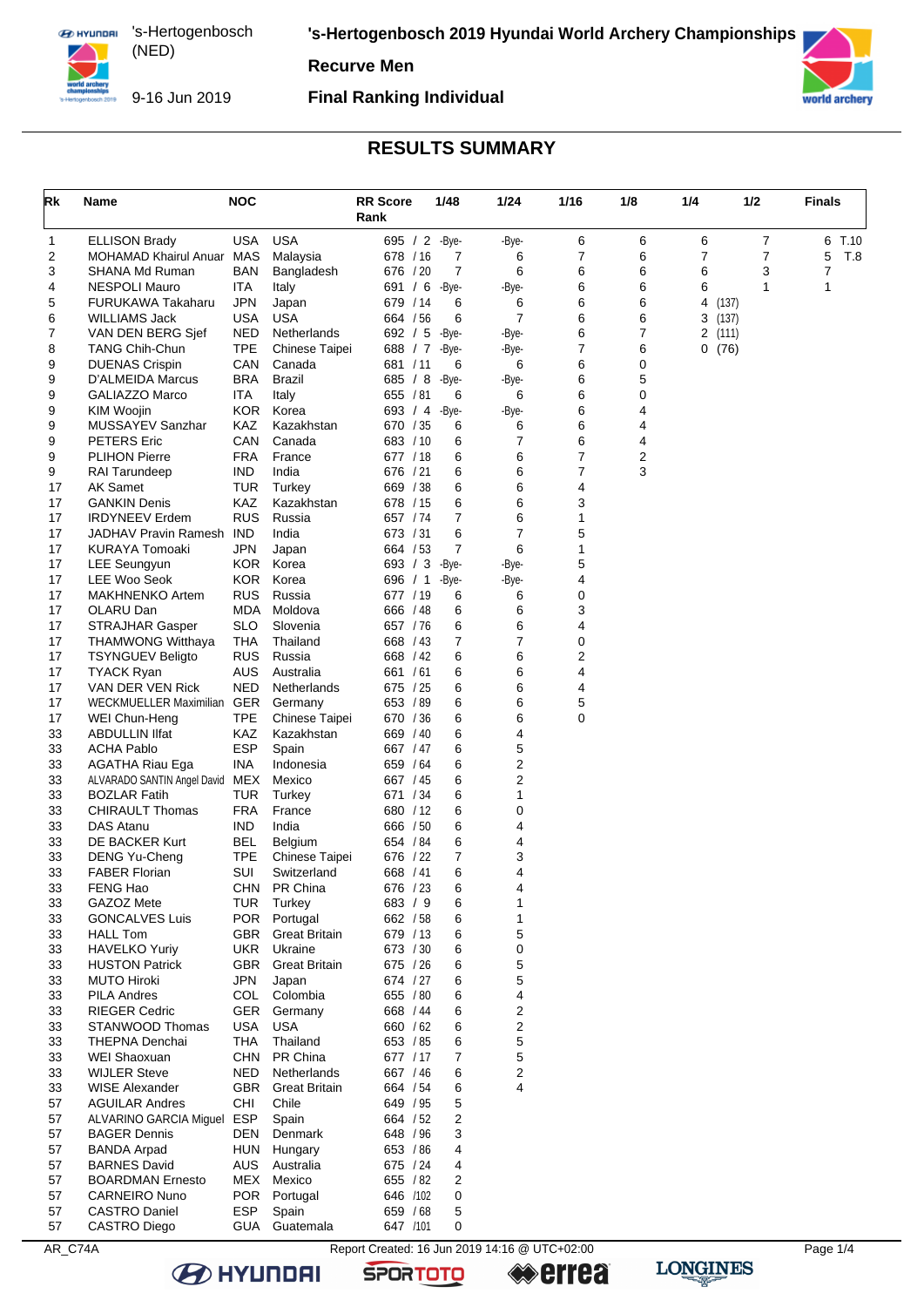**'s-Hertogenbosch 2019 Hyundai World Archery Championships**

**Recurve Men**

9-16 Jun 2019

**Final Ranking Individual**



# **RESULTS SUMMARY**

| Rk         | Name                                                   | <b>NOC</b>               |                                  | <b>RR</b> Score      | 1/48 | 1/24           | 1/16 | 1/8 | 1/4 | 1/2 | <b>Finals</b> |
|------------|--------------------------------------------------------|--------------------------|----------------------------------|----------------------|------|----------------|------|-----|-----|-----|---------------|
|            |                                                        |                          |                                  | Rank                 |      |                |      |     |     |     |               |
| 57         | <b>DING Yiliang</b>                                    | <b>CHN</b>               | PR China                         | 669 / 37             |      | $\overline{c}$ |      |     |     |     |               |
| 57         | <b>EBERMANN Erik</b>                                   | CZE                      | <b>Czech Republic</b>            | 657 / 77             |      | 5              |      |     |     |     |               |
| 57         | <b>EL HELALI Mimis</b>                                 | <b>CYP</b>               | Cyprus                           | 647 / 98             |      | 2              |      |     |     |     |               |
| 57<br>57   | GAFUROV Zokirjon<br><b>GSTOETTNER Andreas</b>          | <b>UZB</b><br>AUT        | Uzbekistan<br>Austria            | 656 / 78<br>674 / 29 |      | 2<br>0         |      |     |     |     |               |
| 57         | <b>HAGEN Paul Andre</b>                                | <b>NOR</b>               | Norway                           | 656 / 79             |      | 2              |      |     |     |     |               |
| 57         | <b>HAMOR Martin</b>                                    | CZE                      | <b>Czech Republic</b>            | 659 / 65             |      | 0              |      |     |     |     |               |
| 57         | HASTHI Sander Thorbjornsen NOR                         |                          | Norway                           | 661 / 60             |      | 1              |      |     |     |     |               |
| 57         | <b>HUNBIN Oleksii</b>                                  | UKR.                     | Ukraine                          | 674 / 28             |      | 5              |      |     |     |     |               |
| 57         | <b>ISLAM Md Tamimul</b>                                | <b>BAN</b>               | Bangladesh                       | 659 / 67             |      | 2              |      |     |     |     |               |
| 57         | <b>JANTSAN Gantugs</b>                                 | MGL                      | Mongolia                         | 658 / 71             |      | 2              |      |     |     |     |               |
| 57<br>57   | <b>KAHLLUND Florian</b><br>KARAGEORGIOU Alexandros GRE | <b>GER</b>               | Germany<br>Greece                | 666 / 49<br>647 /100 |      | 4<br>2         |      |     |     |     |               |
| 57         | <b>KLEIN Pit</b>                                       | LUX                      | Luxembourg                       | 659 / 70             |      | 3              |      |     |     |     |               |
| 57         | LIAHUSHEV Alexander                                    | <b>BLR</b>               | <b>Belarus</b>                   | 653 / 90             |      | 2              |      |     |     |     |               |
| 57         | <b>MACHER David</b>                                    | AUT                      | Austria                          | 652 / 91             |      | 1              |      |     |     |     |               |
| 57         | <b>MATOS Tiago</b>                                     | <b>POR</b>               | Portugal                         | 645 /104             |      | 0              |      |     |     |     |               |
| 57         | <b>MAXWELL Brian</b>                                   | CAN                      | Canada                           | 657 / 73             |      | 0              |      |     |     |     |               |
| 57         | <b>NESTENG Baard</b>                                   | <b>NOR</b>               | Norway                           | 659 / 69             |      | 0              |      |     |     |     |               |
| 57         | <b>NGUYEN Dat Manh</b>                                 | VIE                      | Vietnam                          | 648 / 97             |      | 3              |      |     |     |     |               |
| 57         | <b>OLIVEIRA Bernardo</b>                               | <b>BRA</b>               | Brazil                           | 657 / 75             |      | 4              |      |     |     |     |               |
| 57         | PASQUALUCCI David                                      | ITA<br><b>COL</b>        | Italy<br>Colombia                | 663 / 57<br>659 / 63 |      | 0              |      |     |     |     |               |
| 57<br>57   | PINEDA Daniel Felipe<br>PURNAMA Hendra                 | <b>INA</b>               | Indonesia                        | 653 / 88             |      | 2<br>0         |      |     |     |     |               |
| 57         | <b>REMAR Alen</b>                                      | CRO                      | Croatia                          | 649 / 94             |      | 0              |      |     |     |     |               |
| 57         | ROOS Senna                                             | BEL                      | Belgium                          | 673 / 33             |      | 5              |      |     |     |     |               |
| 57         | RUBEL Mohammad Hakim Ahmed                             | <b>BAN</b>               | Bangladesh                       | 662 / 59             |      | 2              |      |     |     |     |               |
| 57         | <b>RUFER Thomas</b>                                    | SUI                      | Switzerland                      | 650 / 93             |      | 1              |      |     |     |     |               |
| 57         | SHABANI Reza                                           | IRI                      | IR Iran                          | 664 / 55             |      | 5              |      |     |     |     |               |
| 57         | SODIKOV Jamshid                                        | <b>UZB</b>               | Uzbekistan                       | 646 /103             |      | 0              |      |     |     |     |               |
| 57         | SOTO Ricardo                                           | CHI                      | Chile                            | 665 / 51             |      | 4              |      |     |     |     |               |
| 57         | <b>SZAFRAN Marek</b><br><b>TEKONIEMI Antti</b>         | <b>POL</b><br><b>FIN</b> | Poland<br>Finland                | 659 / 66<br>651 / 92 |      | 4              |      |     |     |     |               |
| 57<br>57   | <b>TICAS Oscar</b>                                     | <b>ESA</b>               | El Salvador                      | 653 / 87             |      | 0<br>5         |      |     |     |     |               |
| 57         | VALLADONT Jean-Charles FRA                             |                          | France                           | 647 / 99             |      | 2              |      |     |     |     |               |
| 57         | VAZIRI TEYMOORLOOEI Milad IRI                          |                          | IR Iran                          | 655 / 83             |      | 5              |      |     |     |     |               |
| 57         | <b>VIKSTROM Antti Olavi</b>                            | <b>FIN</b>               | Finland                          | 669 / 39             |      | 1              |      |     |     |     |               |
| 57         | <b>WORTH Taylor</b>                                    | AUS                      | Australia                        | 673 / 32             |      | 4              |      |     |     |     |               |
| 57         | ZOLKEPELI Muhamad Zarif Syahiir MAS                    |                          | Malaysia                         | 658 / 72             |      | 2              |      |     |     |     |               |
| 105        | SAJEEV De Silva                                        | SRI                      | Sri Lanka                        | 645 /105             |      |                |      |     |     |     |               |
| 106        | <b>HAZARUMYAN Gevorg</b>                               | ARM                      | Armenia                          | 645 /106             |      |                |      |     |     |     |               |
| 107        | FORLANI Jacopo                                         | SMR<br>VIE               | San Marino                       | 645 /107             |      |                |      |     |     |     |               |
| 108<br>109 | CHU Duc Anh<br><b>TERMER Jaromir</b>                   | <b>CZE</b>               | Vietnam<br><b>Czech Republic</b> | 645 /108<br>645 /109 |      |                |      |     |     |     |               |
| 110        | <b>MACERNIUS Dalius</b>                                | LTU                      | Lithuania                        | 644 /110             |      |                |      |     |     |     |               |
| 110        | PIIPPO Samuli                                          | <b>FIN</b>               | Finland                          | 644 /110             |      |                |      |     |     |     |               |
| 112        | DORJI Lam                                              | BHU                      | <b>Bhutan</b>                    | 644 /112             |      |                |      |     |     |     |               |
| 113        | <b>DUCHON Juraj</b>                                    | <b>SVK</b>               | Slovakia                         | 643 /113             |      |                |      |     |     |     |               |
| 114        | <b>HENCKELS Jeff</b>                                   | LUX                      | Luxembourg                       | 643 /114             |      |                |      |     |     |     |               |
| 115        | NOR HASRIN Muhammad Akmal                              | MAS                      | Malaysia                         | 643 /115             |      |                |      |     |     |     |               |
| 116        | <b>ASHRAFI Sadegh</b>                                  | <b>IRI</b>               | IR Iran                          | 642 /116             |      |                |      |     |     |     |               |
| 117<br>118 | <b>COSTA Marcelo</b><br>VELIMIROVIC Jovica             | <b>BRA</b><br>SRB        | Brazil<br>Serbia                 | 642 /117<br>642 /118 |      |                |      |     |     |     |               |
| 119        | DALIDOVICH Pavel                                       | <b>BLR</b>               | <b>Belarus</b>                   | 641 /119             |      |                |      |     |     |     |               |
| 120        | <b>KLEIN Joe</b>                                       | <b>LUX</b>               | Luxembourg                       | 641 /120             |      |                |      |     |     |     |               |
| 121        | BAATARKHUYAG Otgonbold MGL                             |                          | Mongolia                         | 641 /121             |      |                |      |     |     |     |               |
| 122        | RAVNIKAR Ziga                                          | <b>SLO</b>               | Slovenia                         | 640 /122             |      |                |      |     |     |     |               |
| 123        | <b>RUBAN Viktor</b>                                    | <b>UKR</b>               | Ukraine                          | 640 /123             |      |                |      |     |     |     |               |
| 124        | D'AMOUR Nicholas                                       | <b>ISV</b>               | Virgin Islands, US               | 640 /124             |      |                |      |     |     |     |               |
| 125        | <b>BETANCUR Daniel</b>                                 | <b>COL</b>               | Colombia                         | 639 /125             |      |                |      |     |     |     |               |
| 126        | MIHALIC Matija                                         | <b>CRO</b>               | Croatia                          | 639 /126             |      |                |      |     |     |     |               |
| 127        | <b>MALONE Daniel</b>                                   | <b>IRL</b><br><b>EST</b> | Ireland                          | 639 /127             |      |                |      |     |     |     |               |
| 128<br>129 | OONA Mart<br>SIERAKOWSKI Kacper                        | POL                      | Estonia<br>Poland                | 639 /128<br>638 /129 |      |                |      |     |     |     |               |
| 130        | <b>KALAPURAYIL Rajan</b>                               | SUI                      | Switzerland                      | 638 /130             |      |                |      |     |     |     |               |

**B** HYUNDAI

**SPORTOTO** 

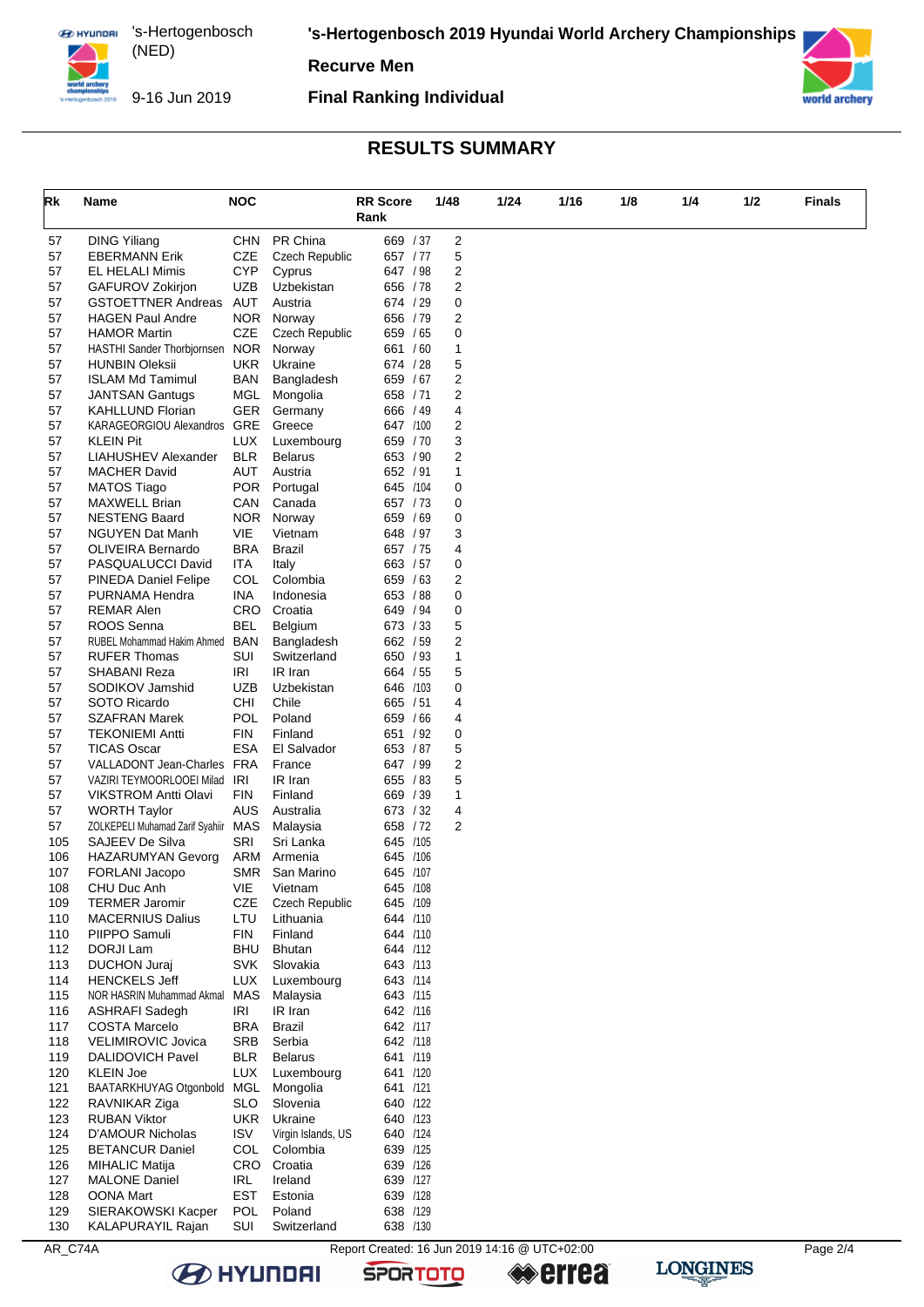**'s-Hertogenbosch 2019 Hyundai World Archery Championships**

**Recurve Men**

9-16 Jun 2019

**Final Ranking Individual**



# **RESULTS SUMMARY**

| Rk         | Name                                                | <b>NOC</b>        | Rank                                | <b>RR</b> Score      |      | 1/48 | 1/24 | 1/16 | 1/8 | 1/4 | 1/2 | <b>Finals</b> |
|------------|-----------------------------------------------------|-------------------|-------------------------------------|----------------------|------|------|------|------|-----|-----|-----|---------------|
|            |                                                     |                   | Thailand                            | 638 /131             |      |      |      |      |     |     |     |               |
| 131<br>132 | <b>SOITHONG Aitthiwat</b><br><b>NGAN Tung Chuen</b> | THA<br>HKG        | Hong Kong, China                    | 638 /132             |      |      |      |      |     |     |     |               |
| 133        | <b>STEFANOVIC Nikola</b>                            | <b>SRB</b>        | Serbia                              | 637 /133             |      |      |      |      |     |     |     |               |
| 134        | MOSESHVILI Jaba                                     | GEO               | Georgia                             | 637 /134             |      |      |      |      |     |     |     |               |
| 135        | BAASANKHUU Adiyasuren                               | MGL               | Mongolia                            | 636 /135             |      |      |      |      |     |     |     |               |
| 136        | NGUYEN Van Duy                                      | VIE               | Vietnam                             | 635 /136             |      |      |      |      |     |     |     |               |
| 137        | DANILA Andrei                                       | <b>ROU</b>        | Romania                             | 635 /137             |      |      |      |      |     |     |     |               |
| 138        | <b>MATAN Florante F.</b>                            | PHI               | Philippines                         | 635 /138             |      |      |      |      |     |     |     |               |
| 139        | <b>BEATOVIC Aleksandar</b>                          | <b>SRB</b>        | Serbia                              | 635 /139             |      |      |      |      |     |     |     |               |
| 140        | <b>KASPROWSKI Oskar</b>                             | POL               | Poland                              | 635 /140             |      |      |      |      |     |     |     |               |
| 141<br>142 | PKHAKADZE Lasha<br><b>ELDER Robert</b>              | GEO<br><b>FIJ</b> | Georgia<br>Fiji                     | 634 /141<br>634 /142 |      |      |      |      |     |     |     |               |
| 143        | RAFI ADIPUTRO Ryan                                  | INA               | Indonesia                           | 634 /143             |      |      |      |      |     |     |     |               |
| 144        | <b>PANAGI Constantinos</b>                          | <b>CYP</b>        | Cyprus                              | 633 /144             |      |      |      |      |     |     |     |               |
| 145        | FLOSSBACH Thomas                                    | GUA               | Guatemala                           | 633 /145             |      |      |      |      |     |     |     |               |
| 146        | <b>TSHERING Kinley</b>                              | BHU               | <b>Bhutan</b>                       | 632 /146             |      |      |      |      |     |     |     |               |
| 147        | DALPATADU Ravien                                    | SRI               | Sri Lanka                           | 631 /147             |      |      |      |      |     |     |     |               |
| 148        | <b>ADRIAENSEN Ben</b>                               | <b>BEL</b>        | Belgium                             | 631 /148             |      |      |      |      |     |     |     |               |
| 148        | <b>FIRSAU Kiryl</b>                                 | BLR               | <b>Belarus</b>                      | 631 /148             |      |      |      |      |     |     |     |               |
| 150        | <b>HALSKOV Aske</b>                                 | DEN               | Denmark                             | 629 /150             |      |      |      |      |     |     |     |               |
| 151        | <b>IEPURI</b> Ghenadi                               | <b>ROU</b>        | Romania                             | 629 /151             |      |      |      |      |     |     |     |               |
| 152<br>153 | ANDERSSON Jonathan<br><b>BIZJAK Rok</b>             | SWE<br><b>SLO</b> | Sweden<br>Slovenia                  | 627 /152<br>627 /153 |      |      |      |      |     |     |     |               |
| 154        | <b>HRISTOV Yavor Vasilev</b>                        | <b>BUL</b>        | <b>Bulgaria</b>                     | 627 /154             |      |      |      |      |     |     |     |               |
| 155        | <b>ALVAREZ Luis</b>                                 | MEX               | Mexico                              | 626 /155             |      |      |      |      |     |     |     |               |
| 156        | <b>MORENO Luis Gabriel</b>                          | PHI               | Philippines                         | 626 /156             |      |      |      |      |     |     |     |               |
| 157        | <b>FONG George Reade</b>                            | FIJ               | Fiji                                | 626 /157             |      |      |      |      |     |     |     |               |
| 158        | SHAHNAZARYAN Vasil                                  | ARM               | Armenia                             | 623 /158             |      |      |      |      |     |     |     |               |
| 159        | PAINEVIL NAVARRO Juan CHI                           |                   | Chile                               | 623 /159             |      |      |      |      |     |     |     |               |
| 160        | <b>ALOTAIBI Fares Mater</b>                         | <b>KSA</b>        | Saudi Arabia                        | 622 /160             |      |      |      |      |     |     |     |               |
| 161        | MESTVIRISHVILI Zurab                                | GEO               | Georgia                             | 621                  | /161 |      |      |      |     |     |     |               |
| 162<br>163 | <b>BRUZIS Janis</b><br><b>BANCHEV</b> Ivan          | LAT<br><b>BUL</b> | Latvia                              | 621 /162             | /163 |      |      |      |     |     |     |               |
| 164        | WAN Chun Kit                                        | <b>HKG</b>        | <b>Bulgaria</b><br>Hong Kong, China | 621<br>620 /164      |      |      |      |      |     |     |     |               |
| 165        | <b>CASPERSEN Morten</b>                             | DEN               | Denmark                             | 619 /165             |      |      |      |      |     |     |     |               |
| 166        | HURBAN JR. Vladimir                                 | <b>SVK</b>        | Slovakia                            | 618 /166             |      |      |      |      |     |     |     |               |
| 166        | <b>SHANNY Itay</b>                                  | <b>ISR</b>        | Israel                              | 618 /166             |      |      |      |      |     |     |     |               |
| 168        | <b>ALOVIDDIN Abdulboriy</b>                         | <b>UZB</b>        | Uzbekistan                          | 616 /168             |      |      |      |      |     |     |     |               |
| 169        | <b>BYRNE Garrett</b>                                | <b>IRL</b>        | Ireland                             | 616 /169             |      |      |      |      |     |     |     |               |
| 170        | <b>DUCHON Miroslav</b>                              | <b>SVK</b>        | Slovakia                            | 616 /170             |      |      |      |      |     |     |     |               |
| 171        | <b>ARNOLD Bruce</b>                                 | <b>ISV</b>        | Virgin Islands, US                  | 615 /171             |      |      |      |      |     |     |     |               |
| 172        | CHUI Chun Man<br>ABDELWAHAB Mahmoud SUD             | HKG               | Hong Kong, China                    | 614 /172<br>613 /173 |      |      |      |      |     |     |     |               |
| 173<br>174 | <b>DUBKEVICS Inars</b>                              | LAT               | Sudan<br>Latvia                     | 612 /174             |      |      |      |      |     |     |     |               |
| 175        | SCHWEIGHOFER Julian AUT                             |                   | Austria                             | 611 /175             |      |      |      |      |     |     |     |               |
| 176        | SJÖBERG Kaj                                         |                   | SWE Sweden                          | 608 /176             |      |      |      |      |     |     |     |               |
| 177        | AHANGAMA VIDANALAGE Suneth Chandana Abeygunasekara  | SRI               | Sri Lanka                           | 607 /177             |      |      |      |      |     |     |     |               |
| 178        | <b>SLIAUTERIS Modestas</b>                          | LTU               | Lithuania                           | 605 /178             |      |      |      |      |     |     |     |               |
| 179        | TAYLOR Adam                                         | <b>IRL</b>        | Ireland                             | 605 /179             |      |      |      |      |     |     |     |               |
| 180        | PERSAUD Devin                                       | <b>GUY</b>        | Guyana                              | 602 /180             |      |      |      |      |     |     |     |               |
| 181        | LOPEZ Jose Carlos                                   | <b>GUA</b>        | Guatemala                           | 602 /181             |      |      |      |      |     |     |     |               |
| 182<br>183 | <b>BLAZE Davis</b><br><b>OUN Hendrik</b>            | LAT<br><b>EST</b> | Latvia<br>Estonia                   | 599 /182<br>599 /183 |      |      |      |      |     |     |     |               |
| 184        | GUDJONSSON Gudmundur Orn ISL                        |                   | Iceland                             | 596 /184             |      |      |      |      |     |     |     |               |
| 185        | DE ABREU Wayne Gerald GUY                           |                   | Guyana                              | 593 /185             |      |      |      |      |     |     |     |               |
| 186        | DAVID Areneo                                        |                   | MAW Malawi                          | 592 /186             |      |      |      |      |     |     |     |               |
| 187        | MARTIN-ROBERTS Chayse NZL                           |                   | New Zealand                         | 592 /187             |      |      |      |      |     |     |     |               |
| 188        | <b>BENITEZ Alejandro</b>                            | <b>PAR</b>        | Paraguay                            | 590 /188             |      |      |      |      |     |     |     |               |
| 189        | <b>ALSUBAIE Rashed</b>                              | <b>KSA</b>        | Saudi Arabia                        | 586 /189             |      |      |      |      |     |     |     |               |
| 190        | KOVALEVSKIJ Adrianas LTU                            |                   | Lithuania                           | 586 /190             |      |      |      |      |     |     |     |               |
| 191        | MARTIROSYAN Hamlet ARM                              |                   | Armenia                             | 586 /191             |      |      |      |      |     |     |     |               |
| 192        | DVORANI Edi                                         | KOS.              | Kosovo                              | 579 /192             |      |      |      |      |     |     |     |               |
| 193<br>194 | <b>BINALI Abdalelah</b><br><b>MALA Drenis</b>       | KSA<br><b>KOS</b> | Saudi Arabia<br>Kosovo              | 578 /193<br>570 /194 |      |      |      |      |     |     |     |               |
| 195        | <b>LUZHNICA Atdhe</b>                               | KOS.              | Kosovo                              | 569 /195             |      |      |      |      |     |     |     |               |
|            |                                                     |                   |                                     |                      |      |      |      |      |     |     |     |               |

**B** HYUNDAI

**SPORTOTO** 

**errea** 

**LONGINES**